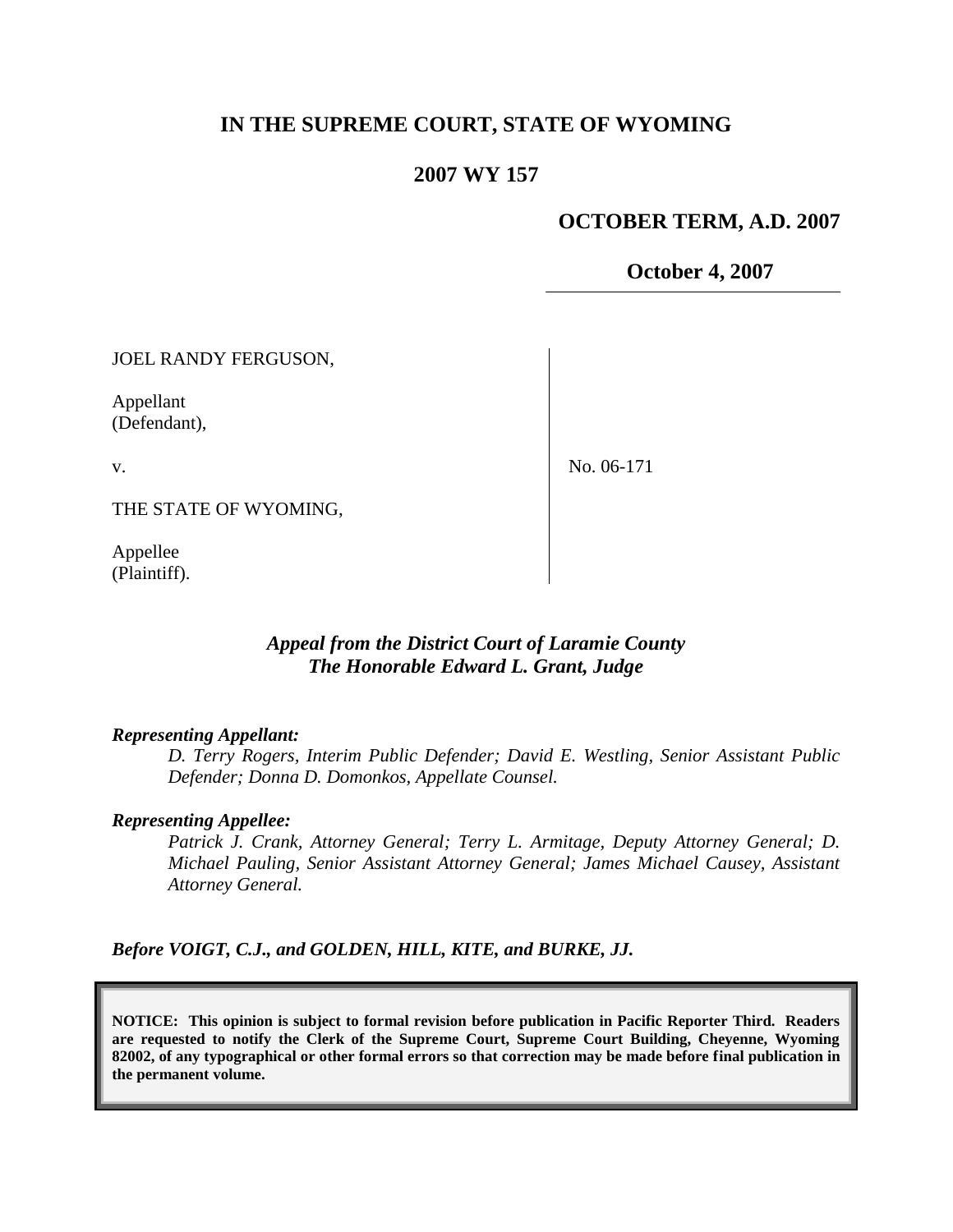**BURKE, Justice.**

[¶1] Joel Ferguson appeals his conviction on eleven counts of burglary. We affirm.

### *ISSUES*

- [¶2] Mr. Ferguson raises the following two issues:
	- 1. Whether the trial court erred in denying Appellant"s motion for a judgment of acquittal, made on the basis that the State had not proven the elements of the crime of burglary; and
	- 2. Whether the trial court erred in admitting evidence of prior misconduct.

## *FACTS*

[¶3] Around midnight on July 20, 2004, someone broke into a welding business in downtown Cheyenne, gaining entry by breaking out a small window. That person vandalized the inside of the premises, and took some cash and various small items of modest value, including four sets of welding gloves, some small tools, and several trailer hitch balls. The burglar left behind larger items of higher value. While inside the business, the burglar ate candy bars and drank soda he found there.

[¶4] During the following three weeks, a dozen more burglaries occurred in Cheyenne. In each case, it was a business location, and the break-in occurred very late at night or very early in the morning. In every case except one, the burglar gained entry by breaking a window with a rock or other small blunt object. In the one exception, the burglar broke a piece of particle board that had been inserted in a window frame to replace a damaged window. In every case, the burglar vandalized or "ransacked" the business, most often by opening files and cabinets and throwing papers and office supplies around the interior.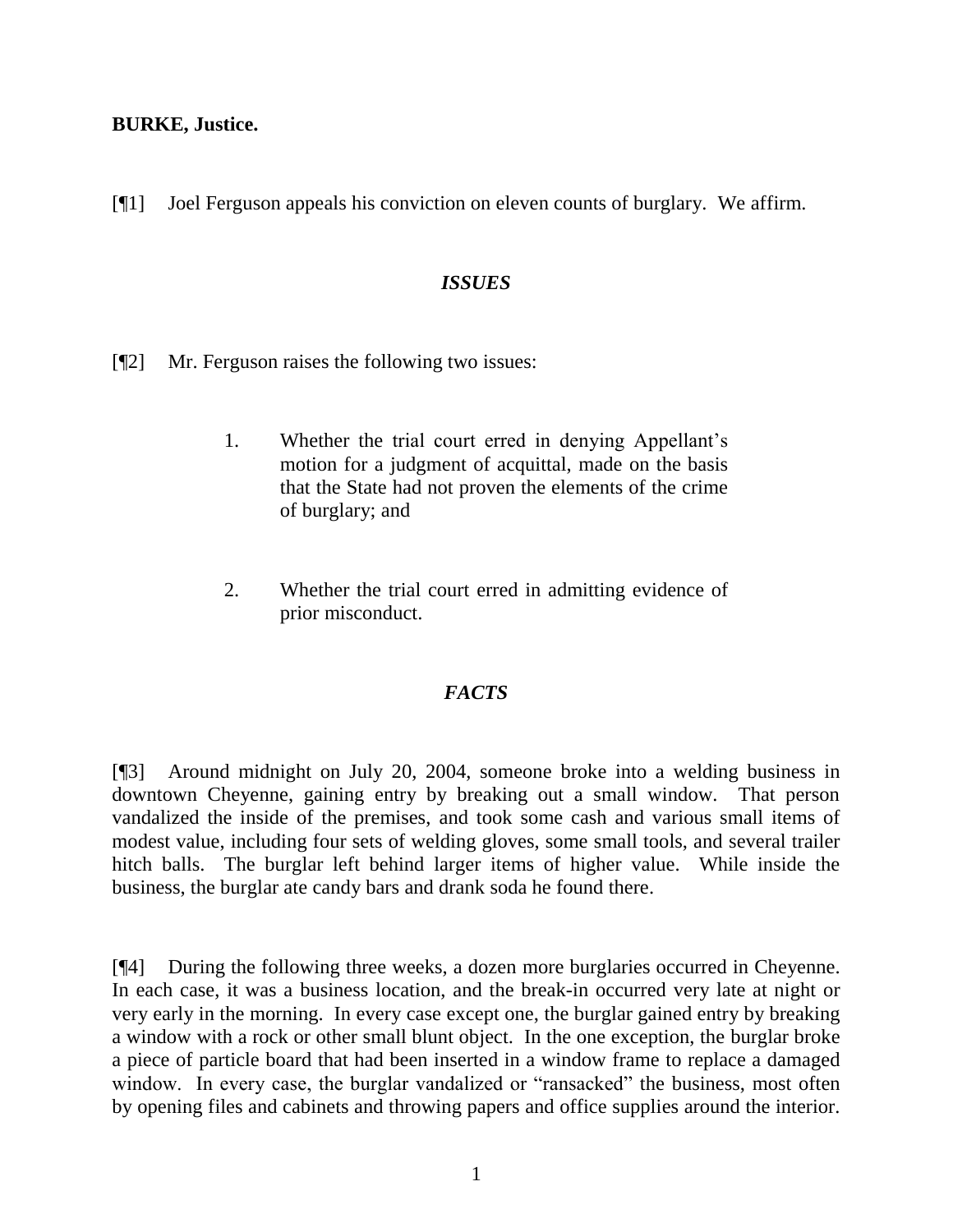The burglar took small amounts of cash when it was easily found. In every case, he took items small enough to fit into a bag or backpack, items of relatively modest value such as sets of keys, key fobs, gloves (often with the name of a person or the business written on them), clothing and caps (again, often with names or business logos on them), knives and knife cases, flashlights, small tools, watches, and sunglasses. In many of the cases, the burglar ate or drank the food and drinks he found inside the businesses, including hotdogs with cheese and mustard, a bowl of soup with two bottles of water, some Pepsi, some other soda, and a TV dinner with chips.

[¶5] Based on Mr. Ferguson"s prior criminal record, which included prior convictions for burglaries with similar modes of operation, the Cheyenne police began to suspect him of committing the new burglaries. Upon learning that Mr. Ferguson had recently returned to Cheyenne, and that he had been staying at the home of Joseph Soriano, the police began watching that house. On August 10, 2004, police confronted Mr. Soriano, who confirmed that Mr. Ferguson was an old friend who had moved into his house approximately July 20, 2004. Mr. Soriano gave the police permission to search the house, where they observed a backpack and other bags piled in a box on the kitchen floor. Mr. Soriano told the officers that the items belonged to Mr. Ferguson. Sticking out of the backpack was a marked glove that the police officers recognized as being taken in one of the recent burglaries. Inside the backpack and other bags, the police found additional items that had been taken during the recent burglaries.

[¶6] Mr. Soriano also told the police that Mr. Ferguson"s car was parked a short distance away. After obtaining a warrant, the police searched the vehicle. In the trunk, they found several items that had been stolen in the burglaries.

[¶7] Mr. Ferguson was initially charged with thirteen counts of burglary. Two of the charges were dismissed, one before trial and one during. Mr. Ferguson was convicted on the remaining eleven counts. At trial, the prosecution presented little in the way of physical evidence to identify Mr. Ferguson as the burglar. Rather, to show that it was Mr. Ferguson who had committed the crimes, the prosecution relied heavily on the fact that he had been in possession of a significant number of burgled items. This gives rise to Mr. Ferguson"s first issue on appeal, which is, in essence, that there was insufficient evidence to prove that he was the one who burglarized the businesses.

[¶8] The prosecution also presented testimony from a Cheyenne police officer concerning a break-in at a local restaurant back in September of 2003. The officer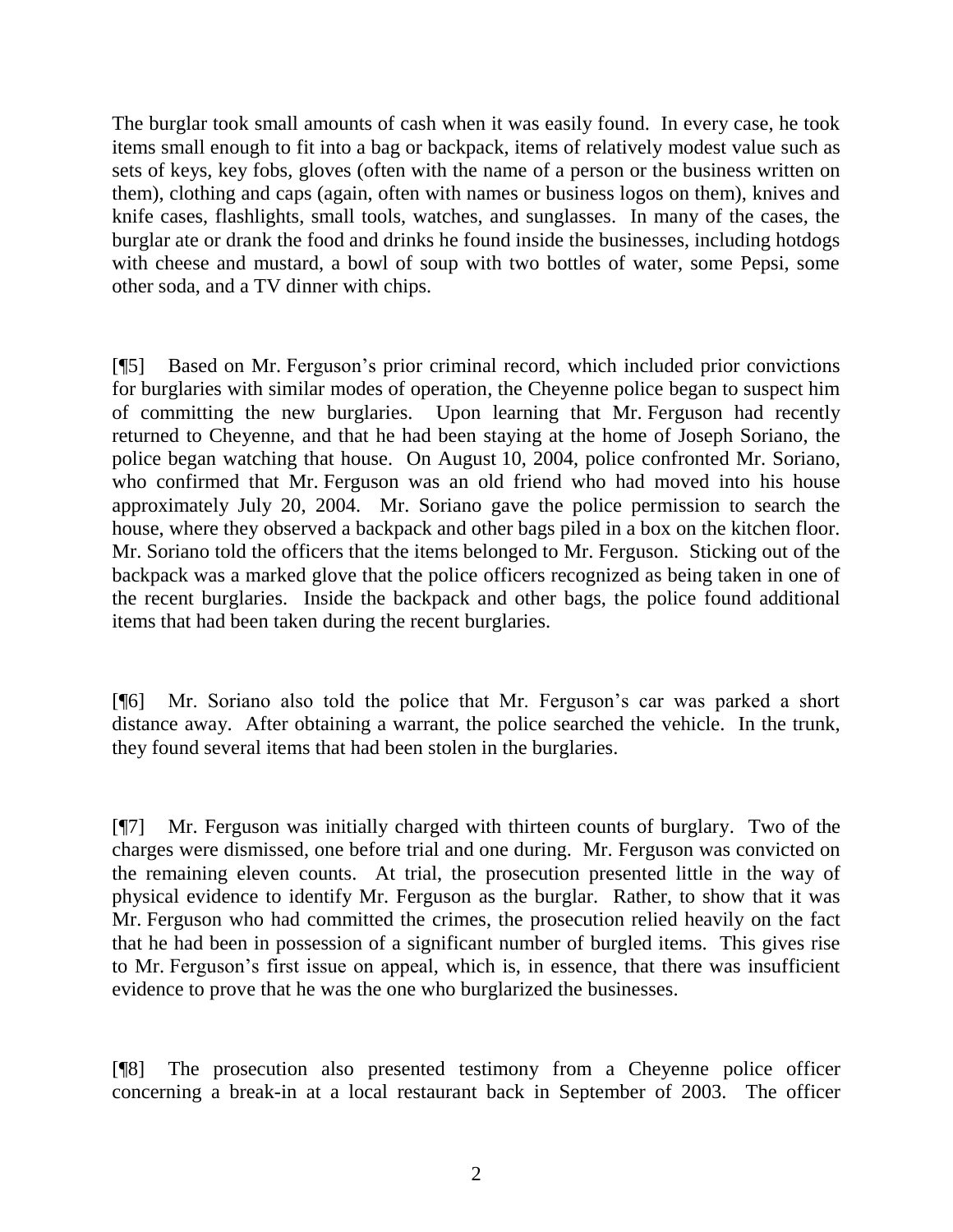testified that he responded to an early morning alarm at the restaurant, and saw a man exit the building. The man was wearing a "pretty distinguishable jacket," a "hip-length black . . . parka with a hood." The officer chased the man, but was unable to apprehend him, and so notified other officers and provided a physical description. He then returned to the restaurant, where he determined that someone had entered the building by breaking a window, and then vandalized the building. Shortly thereafter, and not far away, another officer stopped a car and saw a passenger inside who matched the description of the man who had fled the restaurant, including the "distinguishable" jacket. The passenger was questioned, and in a bag belonging to him, police found several items of moderate value that had been taken during burglaries of other Cheyenne businesses. The passenger, of course, was Mr. Ferguson. This testimony provides the basis for Mr. Ferguson"s second issue on appeal. He contends that this evidence of other misconduct should have been excluded from his trial pursuant to W.R.E. 404(b).

## *DISCUSSION*

[¶9] In considering whether there was sufficient evidence to convict Mr. Ferguson, we leave out of consideration any evidence in the defendant's favor, and accept as true the evidence for the prosecution, with all logical and reasonable inferences to be drawn from it. *Stanton v. State*, 2006 WY 31, ¶ 11, 130 P.3d 486, 490 (Wyo. 2006). We ask if that evidence forms an adequate basis for the jury to find guilt beyond a reasonable doubt. *Id.* We do not substitute our judgment for that of the jury, but rather, determine whether a quorum of reasonable and rational jurors could have concluded that the defendant was guilty. *Id.*, ¶ 11, 130 P.3d at 490-91.

[¶10] Mr. Ferguson contends that the only evidence connecting him to the burglaries was his possession of items taken during the burglaries. We have established quite specific rules concerning the use of evidence of the possession of stolen goods:

> When sufficiency of the evidence is challenged in burglary convictions, this Court examines the record, in a light most favorable to the State, to see if there is slight corroborative evidence, other than possession of stolen goods, which connects the appellant with the burglary. *King v. State*, 718 P.2d 452, 453 (Wyo. 1986). We have stated that the possession of stolen goods alone is not sufficient evidence to convict for burglary. *Id.* (*quoting Newell v. State*, 548 P.2d 8,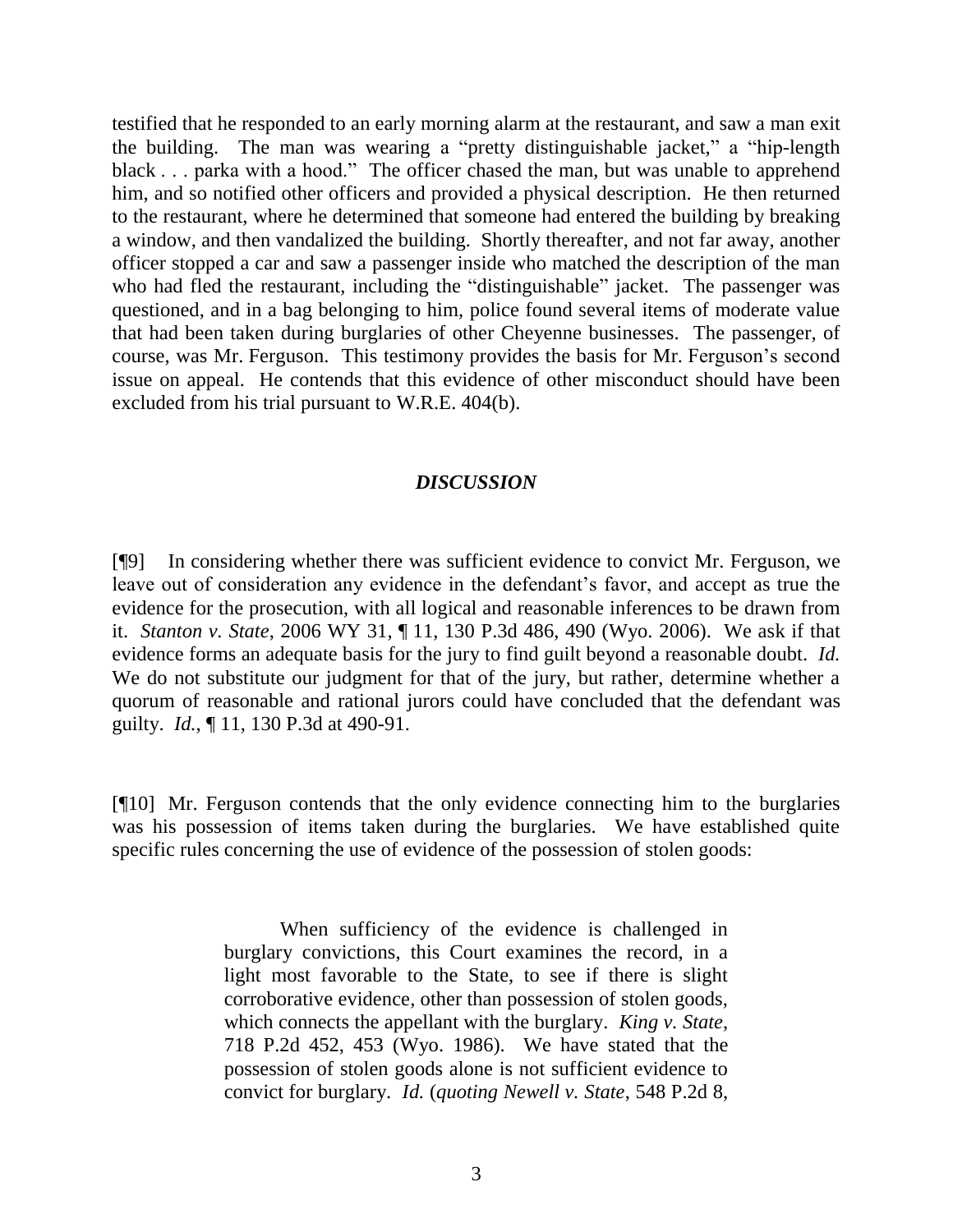13 (Wyo. 1976)). However, we have also concluded with regard to burglary that, ""[t]he most significant and material evidence of defendant's guilt is his possession of the stolen property. Possession is a strong circumstance tending to show guilt and only slight corroborative evidence of other inculpatory circumstances is required" to convict. *Sutherland v. State*, 944 P.2d 1157, 1161 (Wyo. 1997) (*quoting Newell*, 548 P.2d at 13).

*McGarvey v. State*, 2002 WY 149, ¶ 14, 55 P.3d 703, 706 (Wyo. 2002). Notably, the trial court specifically instructed the jury in Mr. Ferguson"s case that possession of stolen property was "[t]he most significant and material evidence of defendant"s guilt," but that the prosecution was still required to present "slight corroborative evidence of other inculpatory circumstances" to convict Mr. Ferguson. Our task, then, is to examine the evidence in a light most favorable to the State, and determine whether the jury could reasonably have found the slight corroborative evidence needed to connect Mr. Ferguson to the eleven burglaries.

[¶11] The State asserts that it provided the slight corroborative evidence by demonstrating "amazing similarities" among the eleven burglaries with which Mr. Ferguson was charged,

> such as the method of gaining access to each business, the unnecessary vandalism of each business, and the types of minimally valuable property stolen from each business.

To that list we could add the burglar"s tendency to leave larger items of greater value at the scene, and his habit of consuming the food and drink he found at the burgled businesses. But while this evidence strongly suggests that the same person committed all of the burglaries, it does nothing to indicate that Mr. Ferguson was the burglar.

[¶12] Our review of the record revealed that the State also provided testimony that a shoe print found at one burglary site had a sole design similar to a shoe known to belong to Mr. Ferguson. The expert witness conceded he "could not come to a definitive conclusion" that the impression was Mr. Ferguson"s footprint. A definitive conclusion was not required, however, only slight corroborative evidence. The State also points out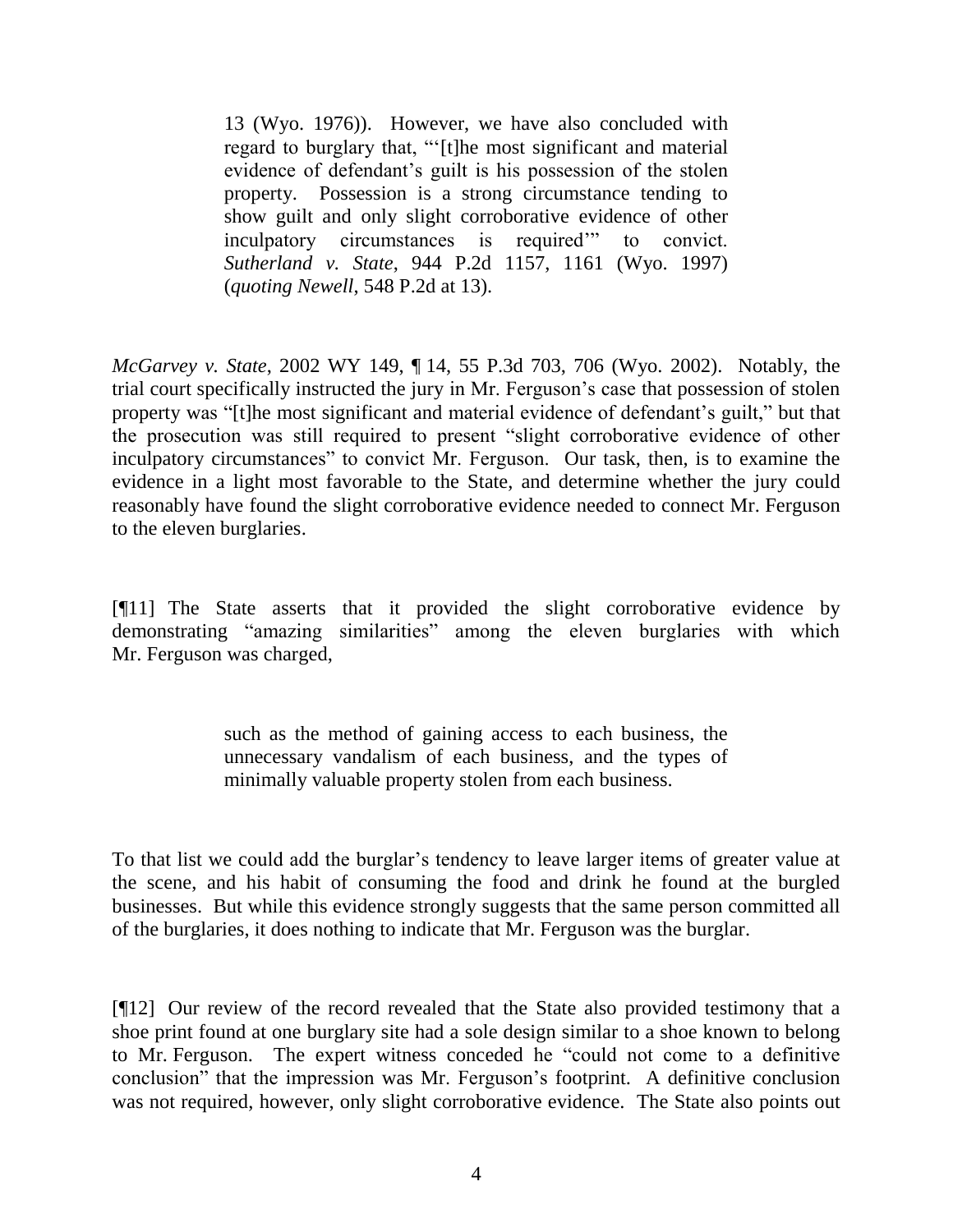that Mr. Ferguson came to Cheyenne and started staying at Mr. Soriano"s house at the same time the burglaries began. It also asserts that the sheer number of stolen items in Mr. Ferguson"s possession indicates that he did not come by them coincidentally, and the odd nature and minimal value of the items made it unlikely that anyone but the burglar would have found them desirable enough to steal and collect. Taken separately, each of these bits of evidence fails to prove that it was Mr. Ferguson who committed the burglaries. Taken together, the evidence amounted to at least slight corroboration that Mr. Ferguson had burgled the many stolen items in his possession.

[¶13] In addition, as discussed in detail below, the prosecution offered testimony that Mr. Ferguson had been involved in previous break-ins, including the one at the restaurant, and pointed to similarities between those incidents and the burglaries with which Mr. Ferguson was charged. If this evidence was properly admitted—the issue we consider next—then it, combined with the evidence noted previously, established a firm basis for the jury"s determination that the State had provided the corroboration needed to connect Mr. Ferguson to the eleven burglaries.

[¶14] We must ask, however, if the testimony concerning Mr. Ferguson"s involvement in previous burglaries should have been ruled inadmissible under W.R.E. 404(b). We uphold a trial court"s decision on the admissibility of evidence absent a clear abuse of discretion. A trial court's evidentiary decisions are entitled to considerable deference, and will be upheld if they have a legitimate basis. *Sanchez v. State*, 2006 WY 116, ¶ 20, 142 P.3d 1134, 1140 (Wyo. 2006).

[¶15] W.R.E. 404(b) provides as follows:

Evidence of other crimes, wrongs, or acts is not admissible to prove the character of a person in order to show that he acted in conformity therewith. It may, however, be admissible for other purposes, such as proof of motive, opportunity, intent, preparation, plan, knowledge, identity, or absence of mistake or accident.

[¶16] We have previously observed that this rule reflects the principle that a defendant in a criminal case "should not be convicted because he is an unsavory person, nor because of past misdeeds, but only because of his guilt of the particular crime charged."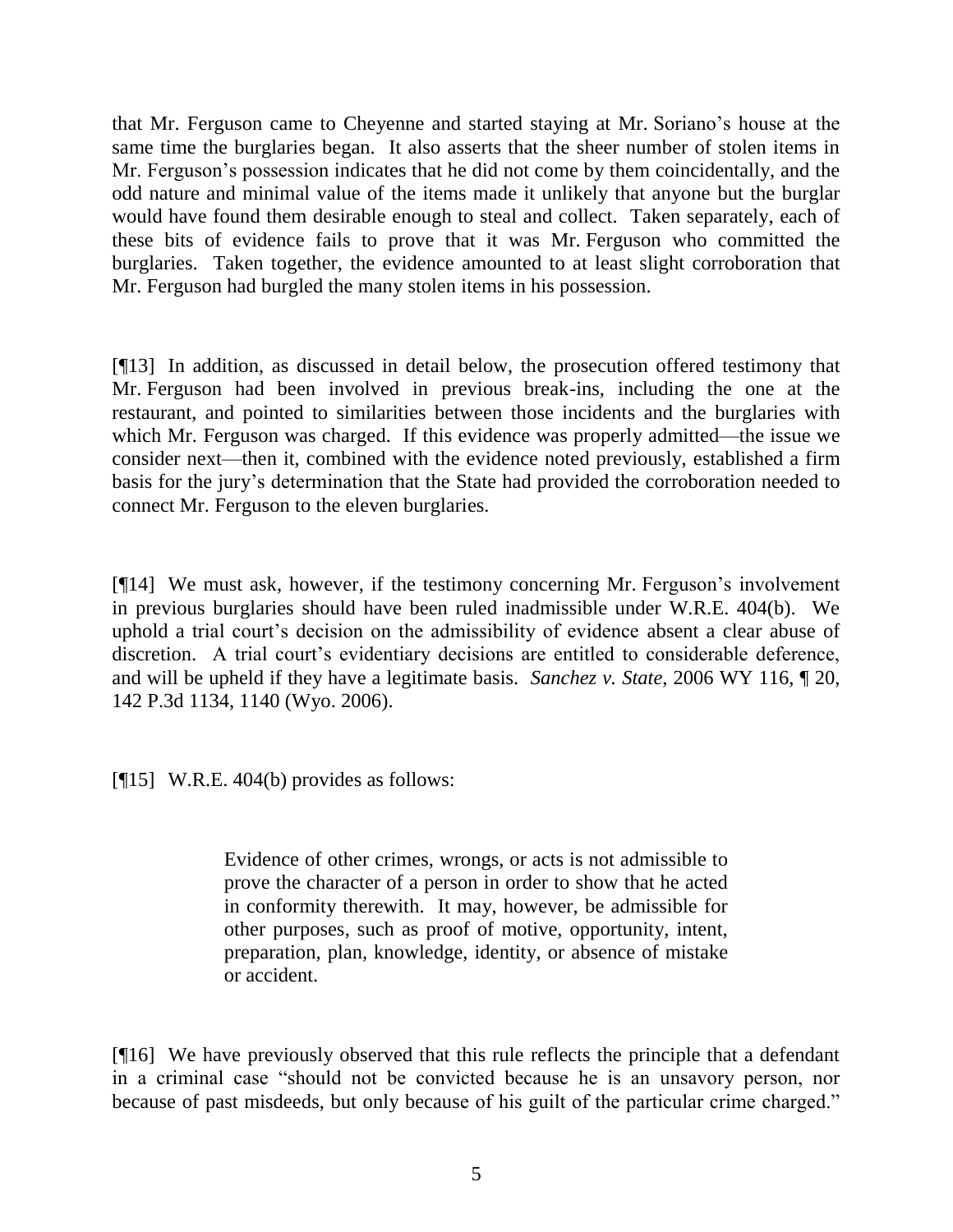*Leyva v. State*, 2007 WY 136, ¶ 19, 165 P.3d 446, 452 (Wyo. 2007) (*quoting* 1 Christopher B. Mueller & Laird C. Kirkpatrick, *Federal Evidence* § 4:21, at 691-92 (3d ed. 2007)).

[ $[17]$ ] As did the trial court,<sup>1</sup> we agree with Mr. Ferguson that evidence of his involvement in previous burglaries, and his possession of items stolen in those earlier burglaries, was evidence of "other crimes, wrongs, or acts" that tended to reflect on his character. W.R.E. 404(b) plainly applied to this evidence, but that does not automatically render the evidence inadmissible. As explicitly set forth in the rule, such evidence may be admissible for other purposes, including that of proving identity. The State contends that it offered this evidence of previous burglaries to prove Mr. Ferguson"s identity as the person who committed the eleven charged burglaries, based on the similarities between those burglaries and the previous incidents involving Mr. Ferguson.

[¶18] Identity is always an element of the crime charged, and must be proven by the prosecution. Identity is, therefore, always a material issue. *Rivera v. State*, 840 P.2d 933, 940 (Wyo. 1992); *Pena v. State*, 780 P.2d 316, 321 (Wyo. 1989). Consequently, if evidence of uncharged misconduct tends to prove identity of the perpetrator of the charged crime, it is generally admissible. *Id.*; *see also McCone v. State*, 866 P.2d 740, 752 (Wyo. 1993); *Longfellow v. State*, 803 P.2d 848, 853 (Wyo. 1990). However, we have cautioned that evidence of other misconduct used to prove identity is admissible only when the inference of identity flowing from it is extremely strong.

> The probity of evidence of other crimes where introduced for this purpose depends upon both the uniqueness of the *modus operandi* and the degree of similarity between the charged crime and the uncharged crime. Of course, it is not necessary that the charged crime and the other crimes be identical in every detail. . . . But they must possess a common feature or features that make it very likely that the unknown perpetrator of the charged crime and the known perpetrator of the uncharged crime are the same person.

 $1$  The Honorable Peter G. Arnold conducted the trial in this case. It was then reassigned to the Honorable Edward L. Grant, who entered the Judgment and Sentence.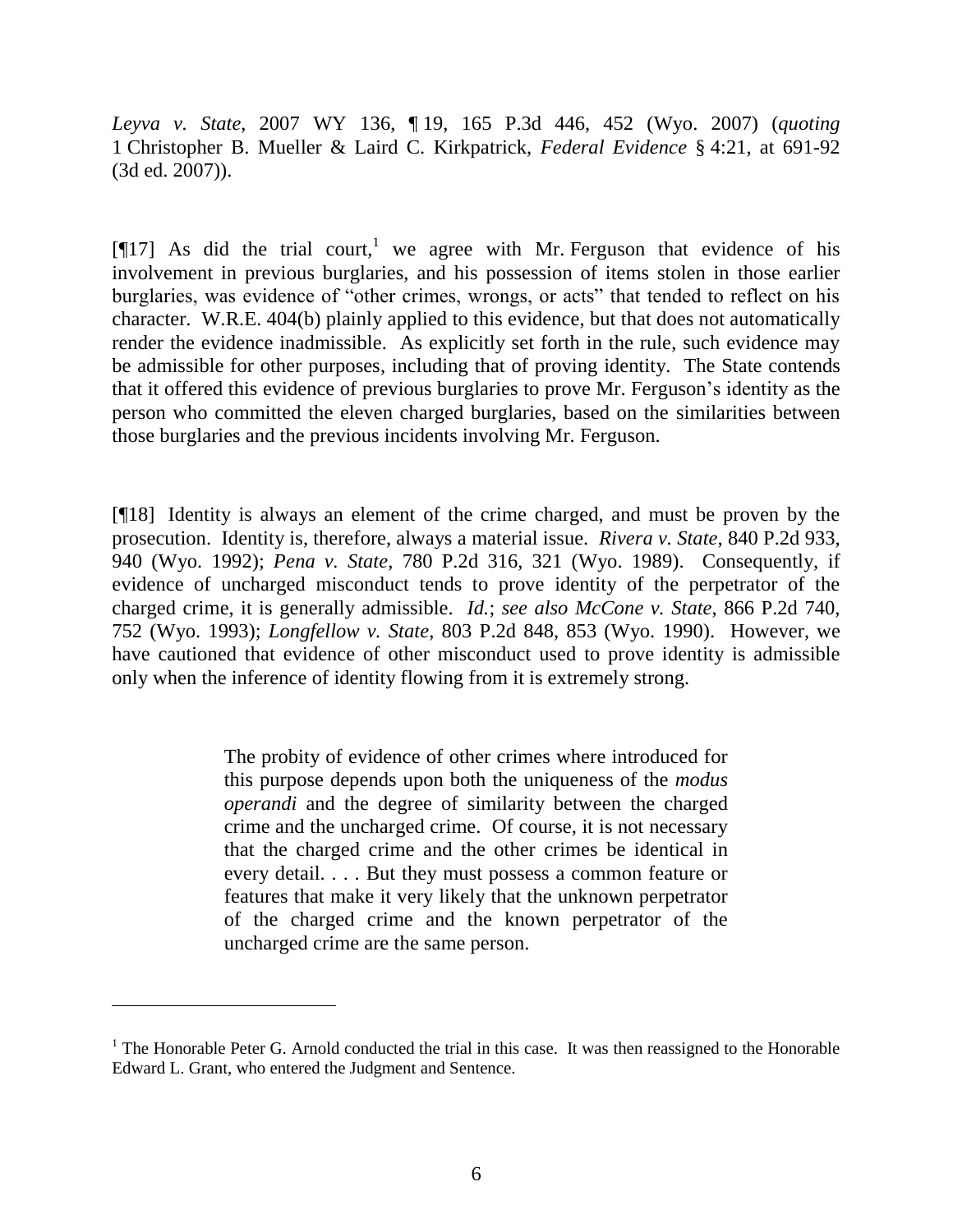*Pena*, 780 P.2d at 322 (*quoting United States v. Myers*, 550 F.2d 1036, 1045 (5<sup>th</sup> Cir. 1977)). Where similarities between the prior misconduct and the crimes charged "lack distinction," or appear to be "common components of this type of crime," their lack of probity on the issue of identity may render the evidence inadmissible. *Dean v. State*, 865 P.2d 601, 607 (Wyo. 1993).

[¶19] With that legal background, we turn to the trial court"s decision to admit testimony regarding the prior burglaries. Counsel for Mr. Ferguson had filed a pretrial demand for notice of the prosecution's intent to introduce evidence under W.R.E. 404(b). The prosecution"s notice of intent listed three such items: evidence concerning the previous burglaries in which Mr. Ferguson had undisputedly been involved, evidence of Mr. Ferguson"s prior burglary convictions, and evidence regarding thirty-three other recent burglaries for which Mr. Ferguson was not charged, but for which he was suspected based on the same or similar mode of operation. The prosecution later argued that these items of evidence were not actually subject to W.R.E. 404(b), but listed the evidence in its notice in an abundance of caution, a practice we find particularly prudent for prosecutors to follow.

[¶20] Observing the standards and procedures set forth in *Gleason v. State*, 2002 WY 161, ¶¶ 18, 30, 57 P.3d 332, 340, 343 (Wyo. 2002), and its progeny, the trial court held a pretrial hearing to consider the evidence under W.R.E. 404(b). With regard to Mr. Ferguson"s prior convictions, the trial court ruled, as the parties had agreed, that the evidence might be admissible if Mr. Ferguson testified at trial. With regard to the thirtythree uncharged burglaries, the trial court ruled that the evidence was inadmissible under W.R.E. 404(b) because the prosecution had not sufficiently established Mr. Ferguson's involvement.

[¶21] With regard to the previous burglaries, the trial court satisfied itself that there was sufficient evidence showing that Mr. Ferguson had been the one who committed them. In fact, it appears that Mr. Ferguson"s probation was revoked based on his involvement in these previous burglaries, and although the trial court ruled that fact inadmissible for purposes of trial, the probation revocation did establish Mr. Ferguson"s involvement for purposes of the Rule 404(b) hearing. The trial court then considered the similarities between the earlier burglaries and the charged burglaries. The pattern in both sets of burglaries, the prosecution argued, was for the burglar to break a window to gain entry. Businesses were burgled, not homes or public buildings. The burglaries occurred very late at night or early in the morning, and the businesses were vandalized. As in the charged burglaries, the items taken in the previous burglaries were small and of relatively low value, items including keys with business logos, rolls of coins, a Liberty silver dollar,